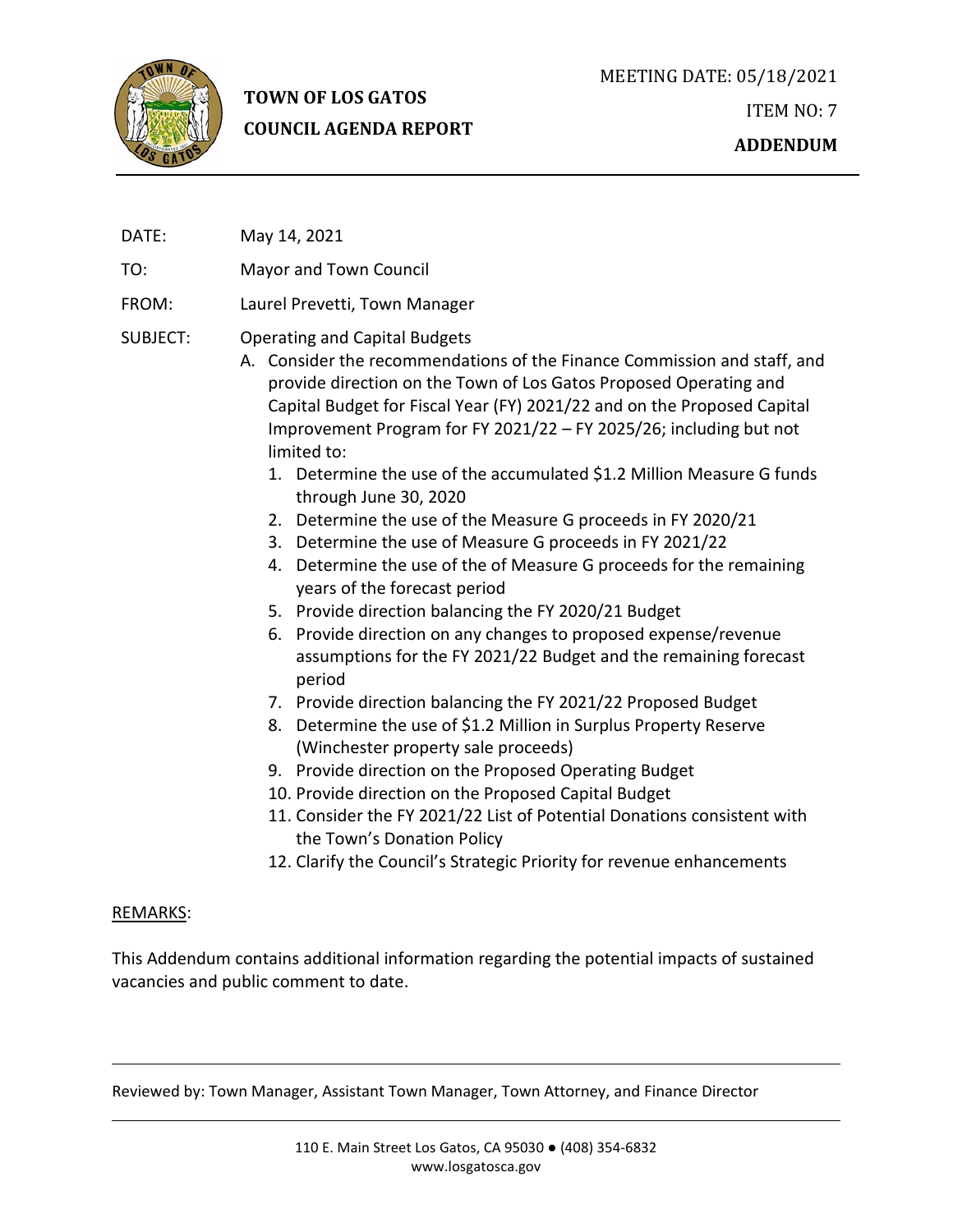PAGE **2** OF **7** SUBJECT: Operating and Capital Budgets<br>DATE: May 13, 2021 May 13, 2021

#### BACKGROUND:

As the Town Council considers the Finance Commission's recommendation to freeze total budgeted positions from 150 to 145 Full Time Equivalents (FTEs), the Council should be aware that this would not only be a cost containment decision but could also affect municipal service delivery to the Los Gatos community. The Town of Los Gatos provides a high level of services in all Departments, consistent with the Council's Core Goals of Good Governance, Fiscal Stability, Quality Public Infrastructure, Community Character, Civic Enrichment, and Public Safety. These Goals were affirmed unanimously by the Council in January 2021.

Unlike the private sector, municipal governments are structured to maintain a consistent and steady delivery of service regardless of economic cycles. Whereas the private sector is capable of quickly scaling its businesses up or down dependent on supply and demand, municipal services are designed to meet consistent or increasing resident demand. As a service delivery organization, it is primarily staff who provide the day to day municipal services that the Los Gatos community has come to expect. The quality of the work is directly related to the skills, knowledge, and abilities of the staff to provide high touch, thoughtful, and responsive government services. Staff take the time to understand a community member's needs and tailors the response to those specific needs, whether it be crime prevention, Library services, or remodeling a home. Please see the Proposed FY 2021/22 Operating Budget for accomplishments, service descriptions, and performance measures for each of the Town Departments.

At any given time, the organization has vacancies due to resignations, retirements, and/or other organic attrition. Vacancies are typically unplanned, resulting in an unpredictable impact to services. Given the lean structure of our organization, the Town's Human Resources Department tends to fast-track recruitments and speed up the hiring process to minimize the effects on service delivery.

Currently, the Town has eight vacancies (four Dispatchers, two Police Officers, one Legal Administrative Assistant, and one Parks and Maintenance Worker). Two of these positions have been filled with individuals scheduled to start later this month or June, respectively. Three are in background, a process that takes several weeks to ensure the individuals will be a good fit for Los Gatos.

# DISCUSSION:

# Examples of Service Impacts of Vacant Positions

While not an exhaustive list of the service impacts associated with vacant positions, below are examples of the service effects of vacancies if they were to occur in various Town Departments.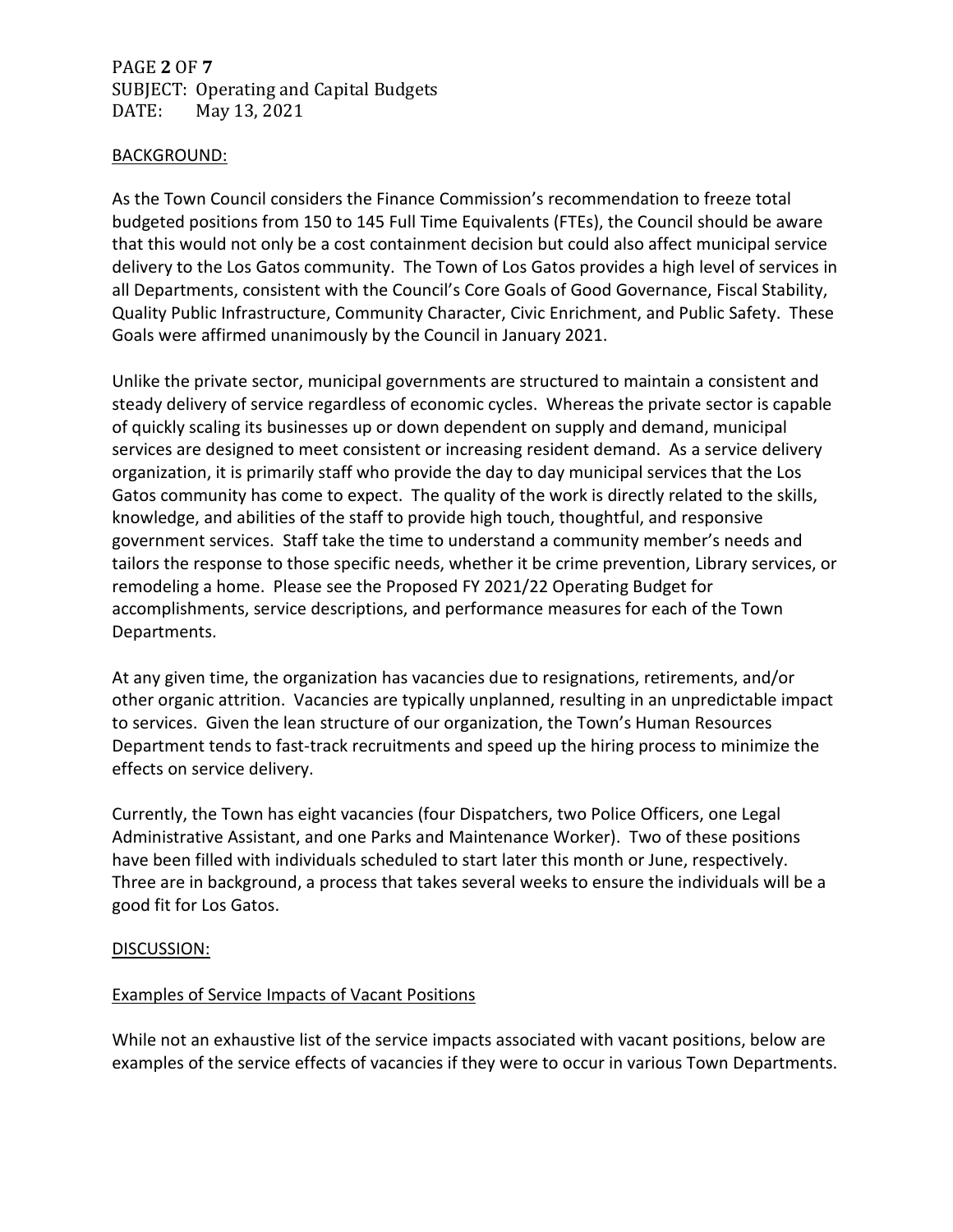PAGE **3** OF **7** SUBJECT: Operating and Capital Budgets<br>DATE: May 13, 2021 May 13, 2021

#### DISCUSSION (continued):

## *Town of Los Gatos Library*

The Library is a front-facing public service Department open to the community seven days a week. Under normal operations (non-COVID), we provide full day and evening hours; approximately 400 programs a month for families, teens, adults, and seniors; and provide service and materials for about 30,000 library card holders. Based on current trends, we believe there is a high likelihood of the Department returning to full operations during FY 2021-22. Front end service during normal operations requires staffing at a front customer service desk which is staffed by two people during peak hours and one person during non-peak hours, staffing at a children's reference desk, and an adult reference desk. We also staff two people during afterschool hours to work with the heavy influx of teens that use the library. Back end operations involve program planning, book purchases and processing, return and shelving of books from patrons, and general administration.

The Library maintains a pool of temporary staffing (on-call part time) as part of its normal operating budget to maintain service levels during staff vacancy due to use of normal leave, Family Medical Leave Act (FMLA) leave, or position vacancies due to resignation/retirement. In order to maintain service levels expected by the public, vacancies generally do not result in a net cost savings as those cost savings are diverted to backfilling with substitute staff. The Library has experienced six full time position vacancies in the past four years. Of these, one was due to maternity leave, two were FMLA medical leaves, and only three were due to vacant positions. In all cases, staff backfill was necessary and was used to maintain service levels.

The impact of a long-term full time vacancy as a cost saving measure would trigger the reduction of front facing service hours to the public, likely realized as moving from seven day a week service to six day a week service, or a reduction of morning hours (greatest impact to seniors) or reduction of afternoon/evening hours (greatest impact to students).

# *Parks and Public Works (PPW)*

PPW utilized data from the Town's asset management program in assessing impacts from service reductions that could result from an ongoing vacancy. The analysis included:

- Exclusion from consideration of work funded with restricted funds (e.g., street sweeping).
- Prioritization of urgent response items (e.g., work during heavy storms).
- Prioritization of mandated work (e.g., storm drain cleaning, sign maintenance).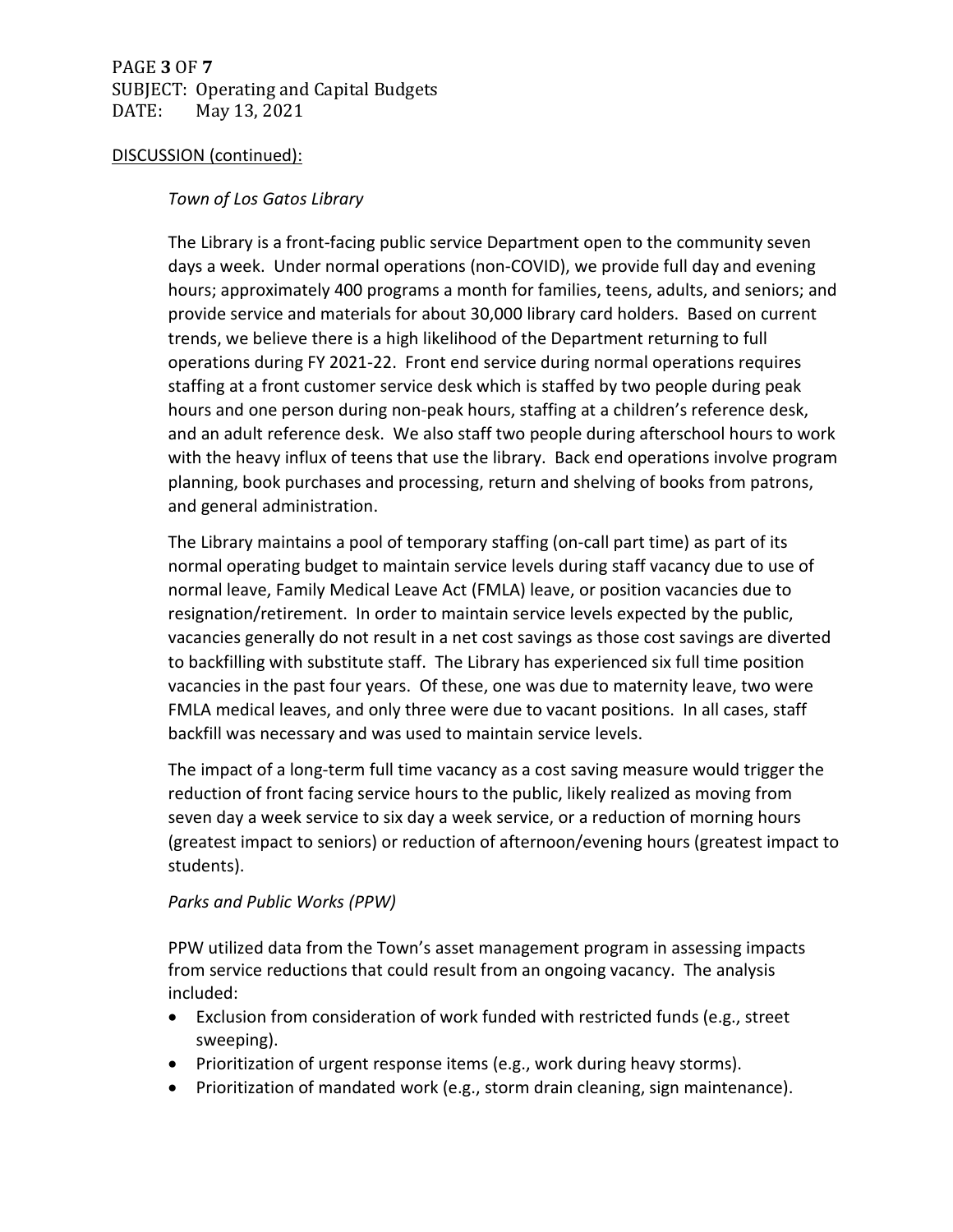• Consideration for eliminating a service fully versus providing limited service as it relates to maintaining efficiencies.

Based on that analysis, one FTE in the Maintenance Worker classification is equivalent to about a 10% reduction in capacity. Staff has identified several categories of maintenance that could be reduced to meet a short-term staffing reduction.

- 1. Concrete maintenance Maintenance staff responds and addresses small concrete issues, typically tripping hazards. This work makes up approximately 10% of the annual workload. Work in this category could be deferred into a backlog for a period of six months. Potential impacts include increased claims from tripping incidents. Longer term recovery from a potential six-month deferral would require additional capital funding.
- a. Pavement maintenance Staff currently allocates approximately 20% of time on pavement maintenance. Cutting this in half would result in only severe pothole patching, with other work requests or needs deferred until such time that the work occurs through the Capital Improvement Program. Impacts would include more severely degraded roadways as areas that are patched historically continue to degrade over time and a potential decrease to the Pavement Condition Index (PCI). Longer term recovery from a potential si- month deferral would require additional capital funding.
- b. Storm Drain Maintenance The work to maintain the storm drain system amounts to an average of 13% of the Department's assigned efforts. Foregoing this work would allow for a vacant position for six months. The associated work is mandated through the Town's stormwater permit with the State and recovery from deferred work is not possible because the work is routine cleaning. The annual reporting to the State would simply show a missed maintenance cycle. Ramifications from this could include increased stormwater pollution and sanctions, including fines, from the State for non-compliance with the permit.

# *Los Gatos Monte Sereno Police Department (LGMSPD)*

Dispatchers: The LGMSPD Communications Center provides public safety dispatch services 24 hours a day, 365 days a year. When fully staffed (8 Dispatchers), the Communications Center operates with two Dispatchers on duty for 16 hours per day (10:00 a.m. to 2:00 a.m.) to handle the increased call volume, and a single Dispatcher on duty for the remaining eight hours (2:00 a.m. to 10:00 a.m.). All Dispatchers work a 12 hour shift. Due to retirements and unexpected resignations, the Communications Center has been operating at 50% staffing for the last six months. Dispatchers have worked throughout the course of the pandemic and this staffing level made working conditions difficult but tolerable due to the reduced call volume.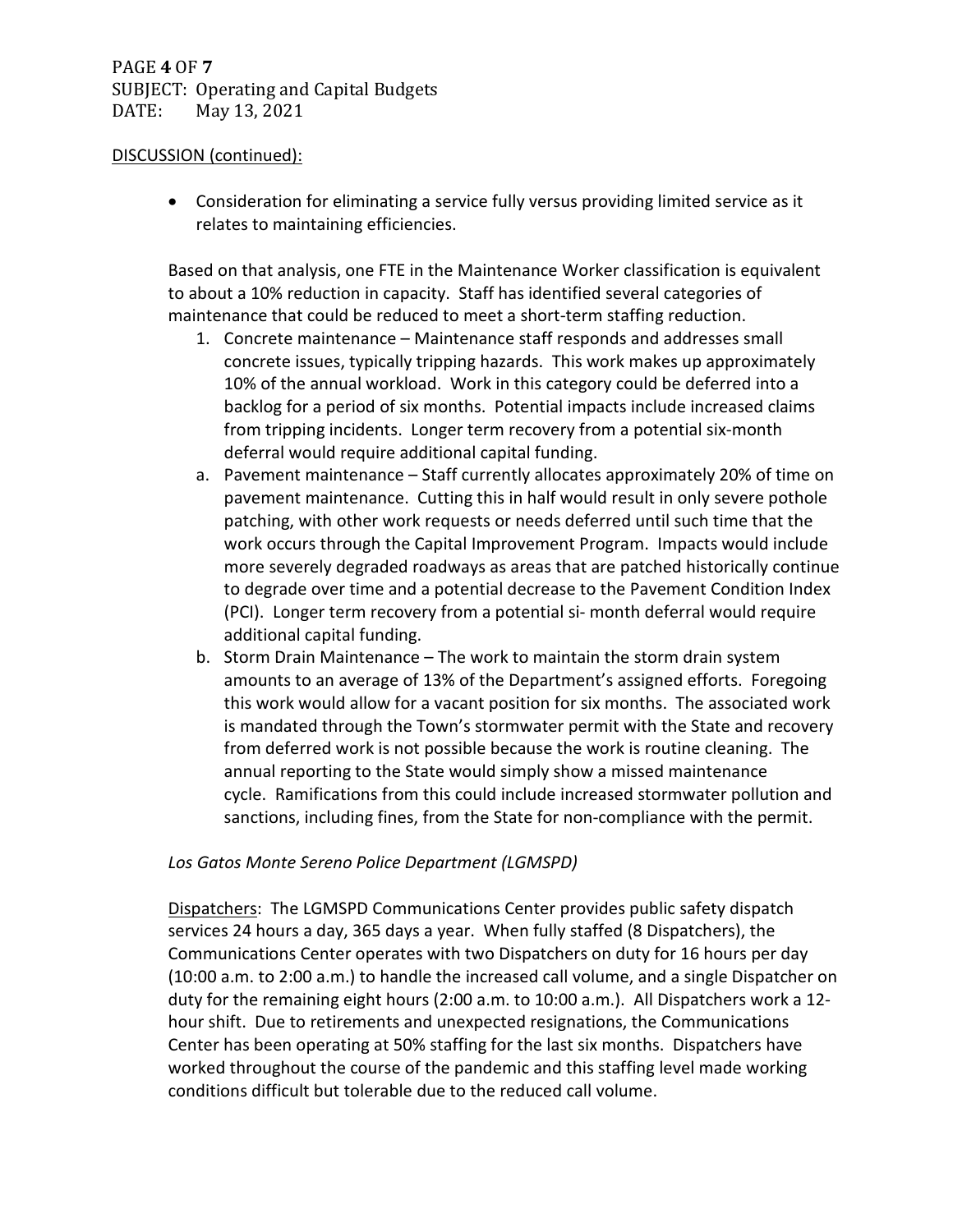As the pandemic recedes, calls for service have increased significantly. In order to maintain safe and viable service levels in the Communications Center, the Department has reduced the number of hours that two Dispatchers are on duty to 12 (with a single Dispatcher on Sunday) and mandated overtime shifts for all Dispatchers. This has resulted in longer wait and response times for community members reporting nonemergency situations, as well as a marked increase in overtime expenditures (\$225,449 FY20/21 to date versus \$99,481 FY19/20).

Ultimately a 50% staffing level in the Communications Center is untenable. The physical, mental, and emotional fatigue of working 50-80 hours of overtime in a twoweek period with all vacations and training cancelled is having a deleterious effect on morale as well as the ability of the Dispatchers to function in a safe and effective manner.

Police Officers: The LGMSPD Operations Bureau which includes Patrol and Investigations Divisions provides public safety services 24 hours a day, 365 days a year. When fully staffed, Patrol Division fields four patrol teams consisting a Sergeant, Corporal and four to five Officers depending on the shift (based on call volume). At full staffing, Investigations Division consists of one Sergeant and five Detectives, plus the School Resource Officer. Including the two traffic enforcement (motorcycle) Officers and the Captain, Operations Bureau should have 35 sworn positions when completely staffed.

There are currently three identified vacancies (two in Patrol and one in Investigations). This doesn't account for an additional five long-term vacancies for injuries incurred both on and off duty in addition to having two recruit Officers still training in the Police Academy. To manage vacancies and ensure minimum staffing for a safe response to calls for service, each Patrol Team and Investigations Division carries one vacant position. In addition, the two motorcycle Officers have been re-assigned to the day shift Patrol Teams to supplement staffing while continuing to enforce traffic laws as time allows.

As mentioned with the Dispatchers, the waning of the pandemic has led to an increase in calls for service, including a significant uptick in property crimes. The reductions in the size of the Patrol Teams has led to increased call volume for every Officer and since most calls for service require a two-Officer response, a Patrol Team can typically only handle two calls for service at any given time. This results in longer wait times for community members who have reported low priority incidents. Due to the normal occurrence of Officers requesting time off, calling in sick, or attending mandatory training, the use of overtime shifts is necessary to maintain minimum staffing levels.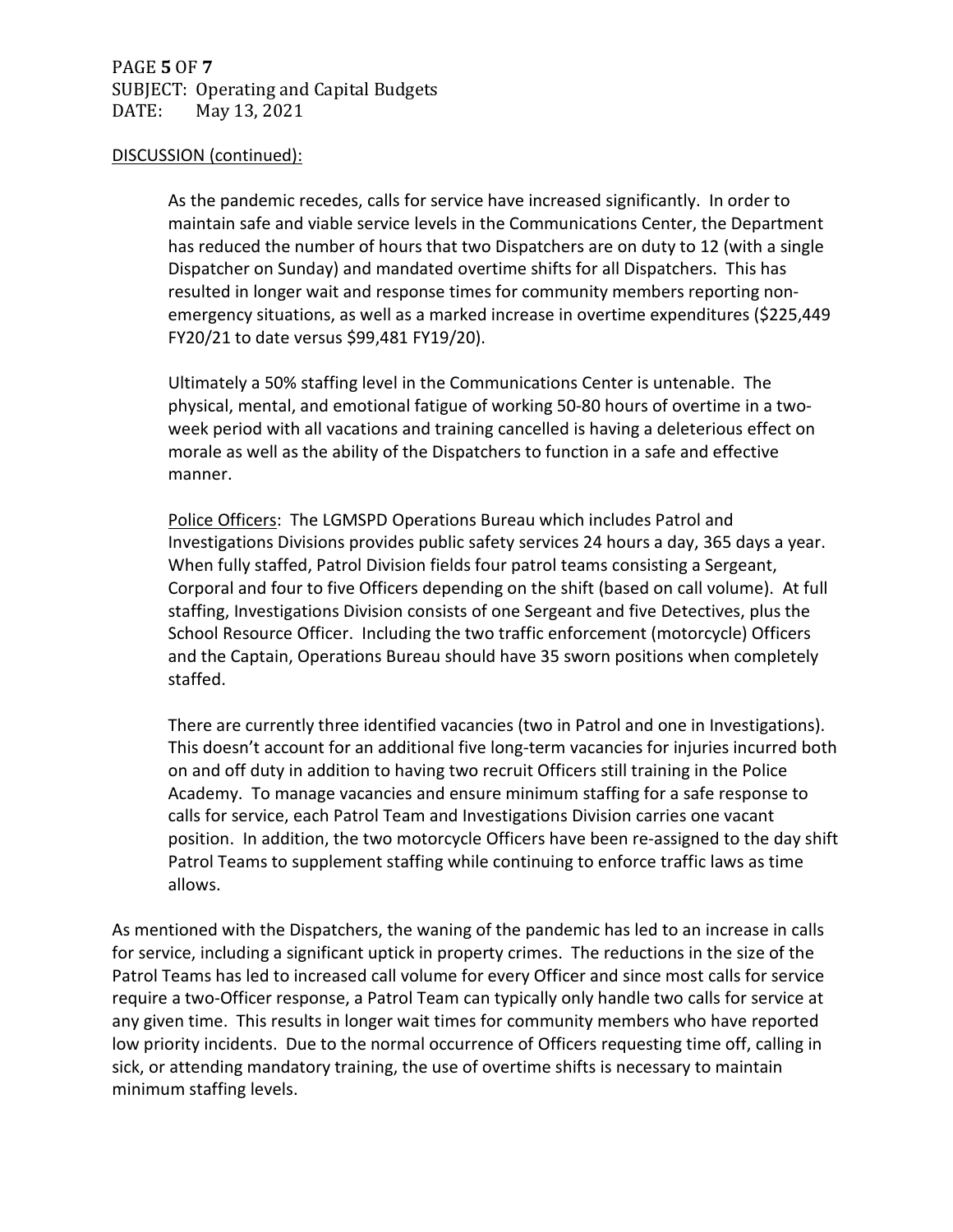Overtime costs for FY20/21 to date are \$169,387 versus \$159,102 for FY19/20.

Mitigation strategies to alleviate the current staffing shortage should it continue or as a result of a freeze on vacancies may include:

- Proactive patrol, directed traffic enforcement, etc. will be limited to ensure an equitable workload among fewer staff per shift.
- **Low level criminal offenses or reports for insurance claims with no suspect** information will be referred to online reporting system.
- Non-injury traffic collisions will no longer receive a Police response; parties will be advised to exchange insurance information and file a non-injury collision report with their insurance company.
- **Officer responses to select Priority 2 Calls for Service may be re-evaluated and re**classified as beat information only (alarm calls, 911 hang ups, welfare checks with no exigent circumstances).
- Quality of life and low-level code compliance calls will be prioritized as available or forwarded to other Town staff.
- Event security for pre-planned events by Officers may be referred to other resources.
- Community engagement events, Neighborhood Watch, and other outreach programs may be temporarily halted based on availability of staff.
- Misdemeanor property crimes (cases involving loss of property under \$950) and fraud cases with bank reimbursements in process will no longer be investigated.
- Investigative case assignment and follow up will be re-prioritized based on crime severity in the following order: Violent crimes, Sex crimes, Assaults, Property crimes, and Fraud. As discussed with the Town Council, hate crimes are typically an enhancement associated with another crime.

# Other Cost Containment Approaches

The Town is continuously looking for ways to provide high value services at reduced costs. Some recent examples include:

- Position evaluations when vacancies occur: When the Deputy Town Attorney left Los Gatos for a higher paying job with another jurisdiction, a position analysis was completed and identified that a lower cost approach would best meet the needs of the Town Attorney's Office. The Legal Administrative Assistant is a lower cost position compared to a Deputy Town Attorney which had provided support to the Town Attorney.
- Use of technology for routine work to increase staff capacity for higher value work: The Library installed an automated book return system which no longer requires staff to